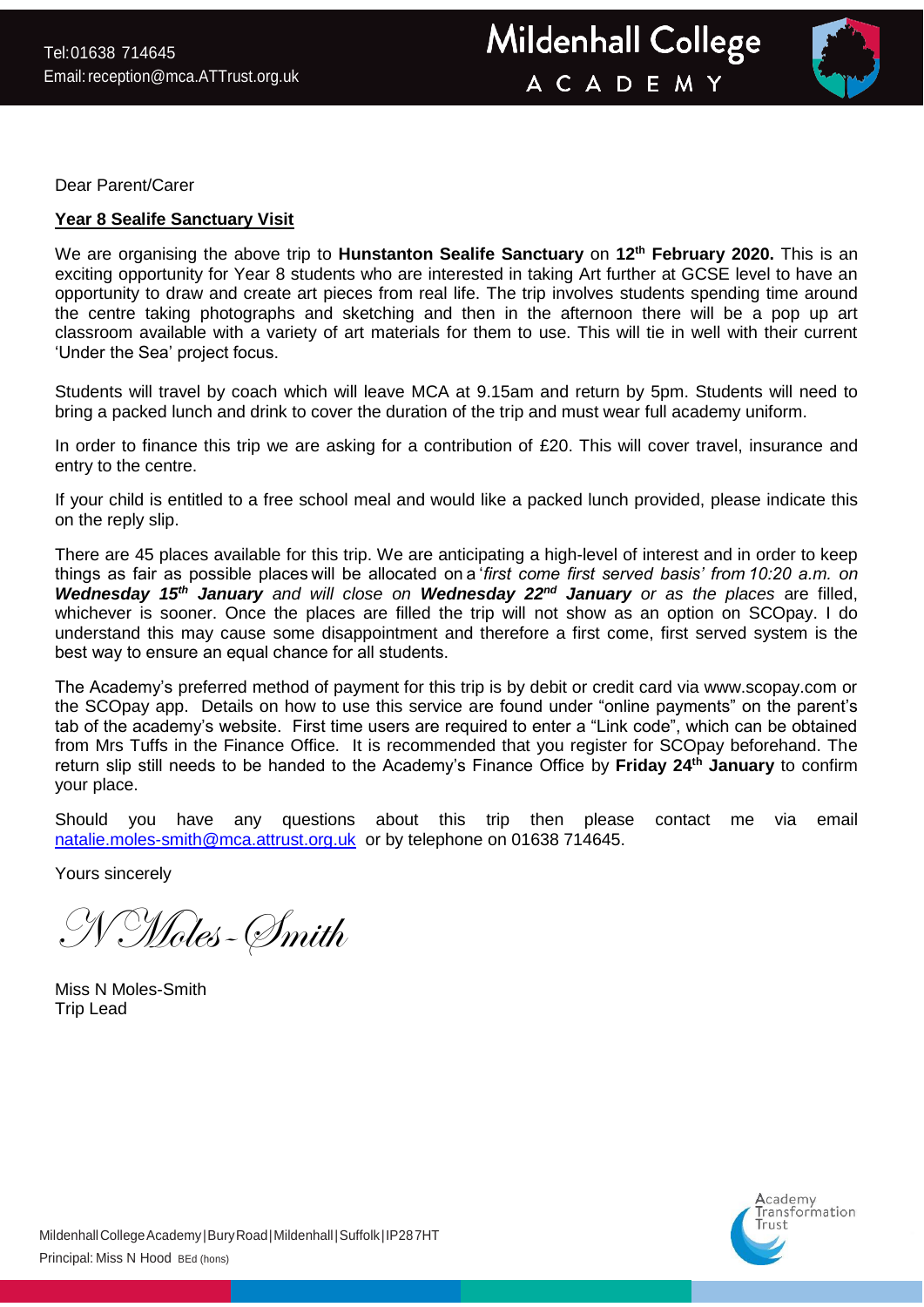

**Mildenhall College Academy- EDUCATIONAL VISITS PARENTAL CONSENT FORM (PC/07)**

**NAME OF CHILD: DATE OF BIRTH:**

**SCHOOL:** Mildenhall College Academy

**VISIT(S) TO:** Sealife Sanctuary, Hunstanton

# **DATE(S) OF VISIT(S):** Wednesday 12<sup>th</sup> February 2020

I have received and read details of the above visit(s).

I consent to my child taking part in the visit(s) and the activities indicated. I acknowledge that the staff will be liable in the event of any accident only if they have failed to take reasonable care of my child during the visit.

I have read any information provided with regard to the standard of behaviour and/or code of conduct expected during the visit and I undertake to reinforce this information with my child.

I consent to my child receiving medical treatment that, in the opinion of a qualified medical practitioner, may be necessary.

My child's doctor's name and address is:

I undertake to pay the required sums by whatever date(s) are specified to me and accept that, in respect of any withdrawal from the visit for whatever reasons, there will be no refund of the whole or part of the payment(s) made unless the circumstances are covered by travel insurance or otherwise at the discretion of the academy's governors.

**Signed:** (Parent/Carer)

### **PLEASE COMPLETE THE SECTIONS BELOW**

**1.** Please give your home address and contact phone numbers. If you will be away from home during the visit please give an alternative address where you, or a relative or friend acting for you, can be contacted.

| <b>Home Address</b>                       | <b>Alternative Contact if required</b>                        |
|-------------------------------------------|---------------------------------------------------------------|
|                                           |                                                               |
|                                           | Address: _________________________                            |
| Post Code:_______________________________ | <u> 1989 - Andrea Station, amerikansk politiker (d. 1989)</u> |
|                                           |                                                               |
|                                           |                                                               |

**2.** In your child's interest, it is important that the organising staff should know whether he or she suffers from any illness or medical condition. Please use this space to state, in confidence, any health or other matter concerning your child of which accompanying staff should be aware. Please indicate here also if your child is receiving medication, with details and dosage, and/or has any specific dietary requirements.